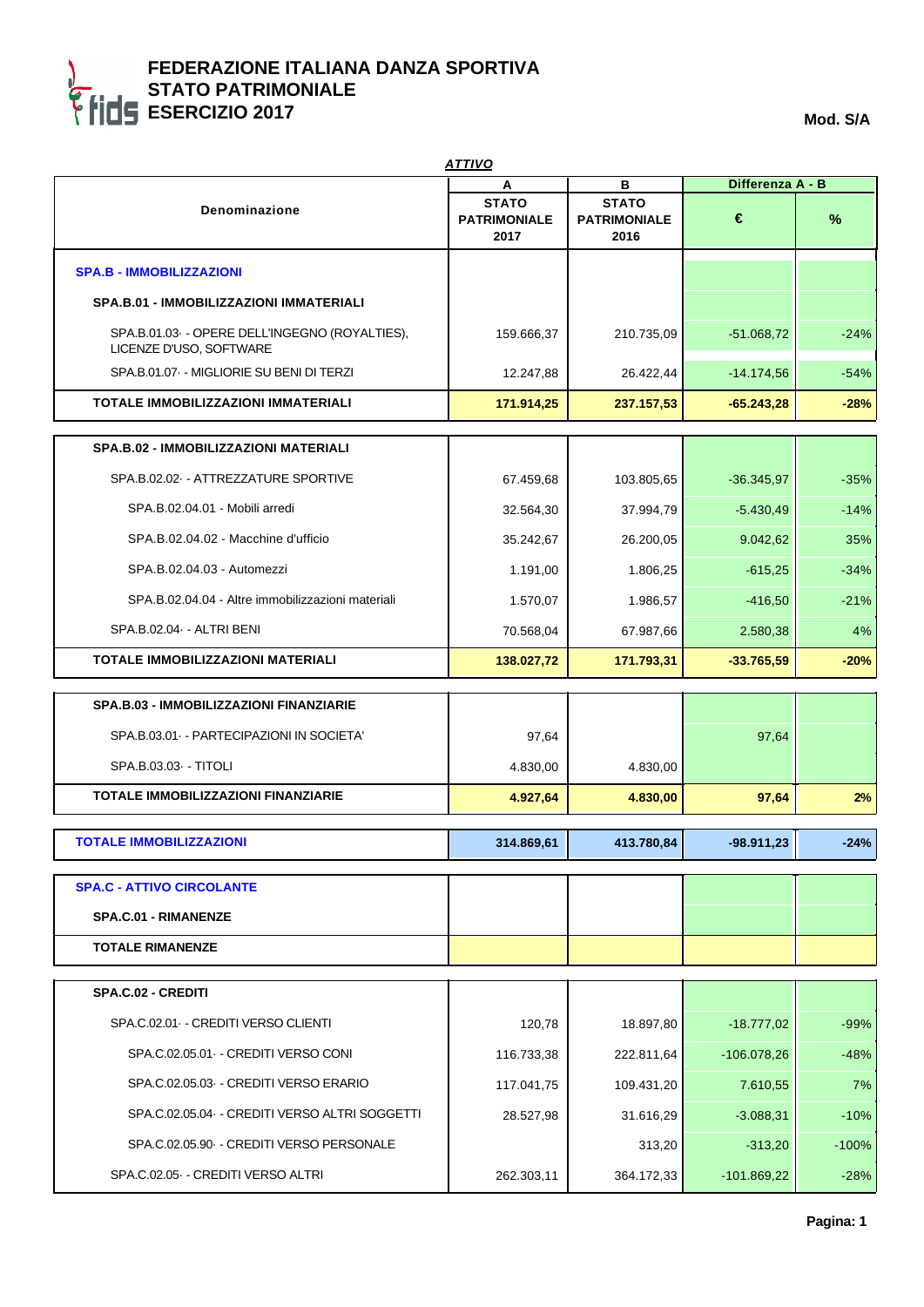|                                                                                   | A                                           | в                                           | Differenza A - B |        |
|-----------------------------------------------------------------------------------|---------------------------------------------|---------------------------------------------|------------------|--------|
| <b>Denominazione</b>                                                              | <b>STATO</b><br><b>PATRIMONIALE</b><br>2017 | <b>STATO</b><br><b>PATRIMONIALE</b><br>2016 | €                | %      |
| <b>TOTALE CREDITI</b>                                                             | 262.423,89                                  | 383.070,13                                  | $-120.646,24$    | $-31%$ |
| SPA.C.03 - ATTIVITA' FINANZIARIE CHE NON<br><b>COSTITUISCONO IMMOBILIZZAZIONI</b> |                                             |                                             |                  |        |
| TOTALE ATTIVITA' FINANZIARIE CHE NON<br><b>COSTITUISCONO IMMOBILIZZAZIONI</b>     |                                             |                                             |                  |        |
| SPA.C.04 - DISPONIBILITA' LIQUIDE                                                 |                                             |                                             |                  |        |
| SPA.C.04.01.01 - C/C bancari                                                      | 2.447.368,82                                | 1.822.616,49                                | 624.752,33       | 34%    |
| SPA.C.04.01.02 - C/C postali                                                      | 659.675,13                                  | 301.394,79                                  | 358.280,34       | 119%   |
| SPA.C.04.01 - DEPOSITI BANCARI E POSTALI                                          | 3.107.043,95                                | 2.124.011,28                                | 983.032,67       | 46%    |
| SPA.C.04.03 - CASSA                                                               | 929,87                                      | 1.846,29                                    | $-916,42$        | $-50%$ |
| <b>TOTALE DISPONIBILITA' LIQUIDE</b>                                              | 3.107.973,82                                | 2.125.857,57                                | 982.116,25       | 46%    |
| <b>TOTALE ATTIVO CIRCOLANTE</b>                                                   | 3.370.397,71                                | 2.508.927,70                                | 861.470,01       | 34%    |
| <b>SPA.D - RATEI E RISCONTI</b>                                                   |                                             |                                             |                  |        |
| <b>SPA.D.01 - RATEI E RISCONTI ATTIVI</b>                                         |                                             |                                             |                  |        |
| SPA.D.01.02.03 - Risconti attivi                                                  | 30.136,47                                   | 25.689,95                                   | 4.446,52         | 17%    |
| SPA.D.01.02 - Risconti attivi                                                     | 30.136,47                                   | 25.689,95                                   | 4.446,52         | 17%    |
| <b>TOTALE RATEI E RISCONTI ATTIVI</b>                                             | 30.136,47                                   | 25.689,95                                   | 4.446,52         | 17%    |
| <b>TOTALE RATEI E RISCONTI</b>                                                    | 30.136,47                                   | 25.689,95                                   | 4.446,52         | 17%    |
|                                                                                   |                                             |                                             |                  |        |
| <b>TOTALE STATO PATRIMONIALE ATTIVO</b>                                           | 3.715.403,79                                | 2.948.398,49                                | 767.005,30       | 26%    |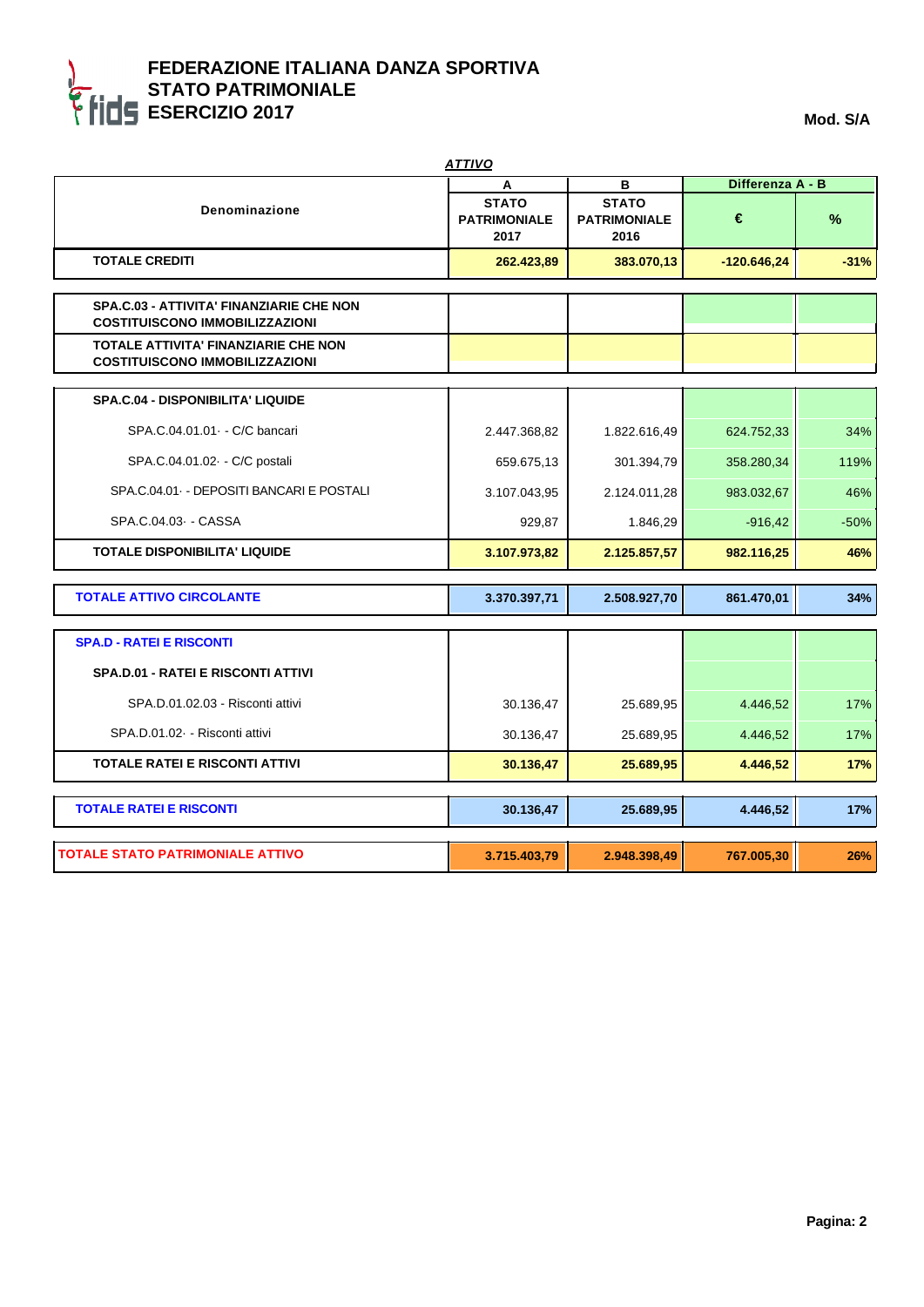|                                               | <b>PASSIVO</b>                              |                                             |                  |               |
|-----------------------------------------------|---------------------------------------------|---------------------------------------------|------------------|---------------|
|                                               | A                                           | в                                           | Differenza A - B |               |
| Denominazione                                 | <b>STATO</b><br><b>PATRIMONIALE</b><br>2017 | <b>STATO</b><br><b>PATRIMONIALE</b><br>2016 | €                | $\frac{9}{6}$ |
| <b>SPP.A - PATRIMONIO NETTO</b>               |                                             |                                             |                  |               |
| SPP.A.01 - FONDO DI DOTAZIONE                 |                                             |                                             |                  |               |
| SPP.A.01.01 - Fondo di dotazione              | 300.000,00                                  | 300.000,00                                  |                  |               |
| <b>TOTALE FONDO DI DOTAZIONE</b>              | 300.000,00                                  | 300.000,00                                  |                  |               |
| SPP.A.02 - RISERVE                            |                                             |                                             |                  |               |
| <b>TOTALE RISERVE</b>                         |                                             |                                             |                  |               |
| SPP.A.03 - UTILI (PERDITA) PORTATO A NUOVO    |                                             |                                             |                  |               |
| SPP.A.03.01 - Utili (perdita) portato a nuovo | 248.382,84                                  | 303.106,24                                  | $-54.723,40$     | $-18%$        |
| TOTALE UTILI (PERDITA) PORTATO A NUOVO        | 248.382,84                                  | 303.106,24                                  | $-54.723,40$     | $-18%$        |
| <b>SPP.A.04 - RISULTATO D'ESERCIZIO</b>       |                                             |                                             |                  |               |
| SPP.A.04.01 - Risultato d'esercizio           | 638.300,29                                  | $-54.723,40$                                | 693.023,69       | $-1.266%$     |
| <b>TOTALE RISULTATO D'ESERCIZIO</b>           | 638.300,29                                  | $-54.723,40$                                | 693.023,69       | $-1.266%$     |
|                                               |                                             |                                             |                  |               |
| <b>TOTALE PATRIMONIO NETTO</b>                | 1.186.683,13                                | 548.382,84                                  | 638.300,29       | 116%          |
| <b>SPP.B - FONDI PER RISCHI E ONERI</b>       |                                             |                                             |                  |               |
| SPP.B.03 - ALTRI FONDI PER RISCHI E ONERI     |                                             |                                             |                  |               |
| SPP.B.03.03 - Fondo cause legali in corso     | 47.758,00                                   |                                             | 47.758,00        |               |
| TOTALE ALTRI FONDI PER RISCHI E ONERI         | 47.758,00                                   |                                             | 47.758,00        |               |
| <b>TOTALE FONDI PER RISCHI E ONERI</b>        | 47.758,00                                   |                                             | 47.758,00        |               |
| <b>SPP.C - TRATTAMENTO DI FINE RAPPORTO</b>   |                                             |                                             |                  |               |
| <b>SPP.C.01 - tfr</b>                         |                                             |                                             |                  |               |
| SPP.C.01.01 - TFR                             | 344.753,34                                  | 295.836,95                                  | 48.916,39        | 17%           |
| <b>TOTALE tfr</b>                             | 344.753,34                                  | 295.836,95                                  | 48.916,39        | 17%           |
| SPP.C.02 - Trattenuta Aggiuntiva TFR          |                                             |                                             |                  |               |
| <b>TOTALE TRATTAMENTO DI FINE RAPPORTO</b>    | 344.753,34                                  | 295.836,95                                  | 48.916,39        | 17%           |
| <b>SPP.D - DEBITI</b>                         |                                             |                                             |                  |               |
| SPP.D.03 - DEBITI VERSO BANCHE                |                                             |                                             |                  |               |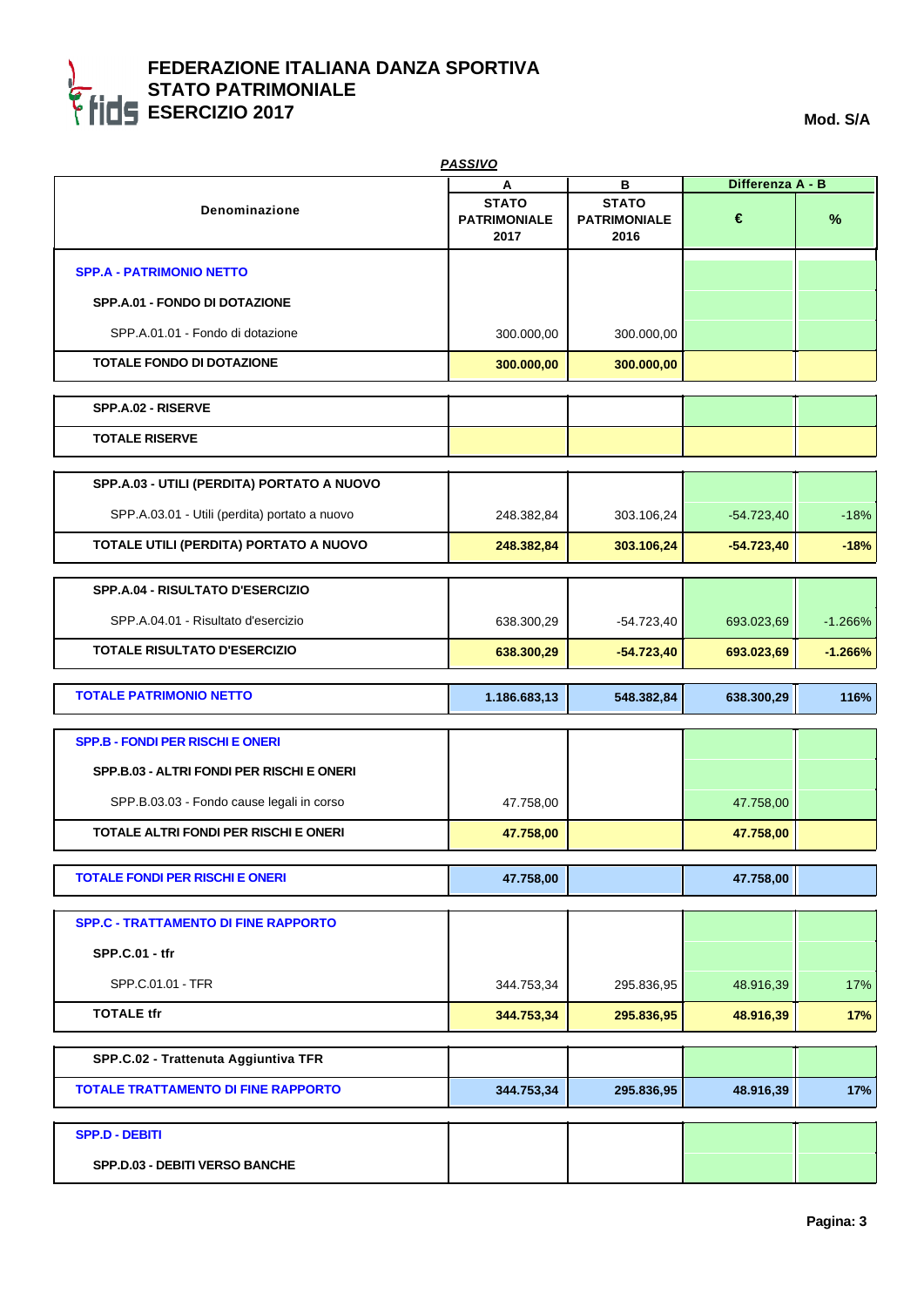| <b>PASSIVO</b>                                                           |                                             |                                             |                  |        |
|--------------------------------------------------------------------------|---------------------------------------------|---------------------------------------------|------------------|--------|
|                                                                          | А                                           | в                                           | Differenza A - B |        |
| Denominazione                                                            | <b>STATO</b><br><b>PATRIMONIALE</b><br>2017 | <b>STATO</b><br><b>PATRIMONIALE</b><br>2016 | €                | %      |
| SPP.D.03.01 - DEBITI VERSO BANCHE                                        | 804,60                                      | 2.135,67                                    | $-1.331,07$      | $-62%$ |
| <b>TOTALE DEBITI VERSO BANCHE</b>                                        | 804,60                                      | 2.135,67                                    | $-1.331,07$      | $-62%$ |
| SPP.D.04 - DEBITI VERSO ALTRI FINANZIATORI                               |                                             |                                             |                  |        |
| TOTALE DEBITI VERSO ALTRI FINANZIATORI                                   |                                             |                                             |                  |        |
| SPP.D.05 - ACCONTI                                                       |                                             |                                             |                  |        |
| SPP.D.05.01 - ACCONTI DA CLIENTI                                         | 256.301,00                                  | 281.607,00                                  | $-25.306,00$     | $-9%$  |
| SPP.D.05.03 - ACCONTI PER TESSERAMENTI SOSPESI                           | 5.000,00                                    |                                             | 5.000,00         |        |
| <b>TOTALE ACCONTI</b>                                                    | 261.301,00                                  | 281.607,00                                  | $-20.306,00$     | $-7%$  |
| <b>SPP.D.06 - DEBITI VERSO FORNITORI</b>                                 |                                             |                                             |                  |        |
| <b>TOTALE DEBITI VERSO FORNITORI</b>                                     | 253.638,47                                  | 171.097,60                                  | 82.540,87        | 48%    |
| <b>SPP.D.08 - DEBITI VERSO SOCIETA' PARTECIPATE</b>                      |                                             |                                             |                  |        |
| <b>TOTALE DEBITI VERSO SOCIETA' PARTECIPATE</b>                          |                                             |                                             |                  |        |
| SPP.D.11 - DEBITI TRIBUTARI                                              |                                             |                                             |                  |        |
| SPP.D.11.01 - ERARIO C/IMPOSTE                                           | 5.836,74                                    | 277,22                                      | 5.559,52         | 2.005% |
| SPP.D.11.02 - ERARIO C/TRATTENUTE                                        | 58.203,27                                   | 24.613,48                                   | 33.589,79        | 136%   |
| SPP.D.11.03 - erario c/ imposta sostitutiva TFR                          | 1.378,11                                    | 1.032,88                                    | 345,23           | 33%    |
| <b>TOTALE DEBITI TRIBUTARI</b>                                           | 65.418,12                                   | 25.923,58                                   | 39.494,54        | 152%   |
| SPP.D.12 - DEBITI VERSO ISTITUTI DI PREVIDENZA                           |                                             |                                             |                  |        |
| <b>E SICUREZZA SOCIALE</b>                                               |                                             |                                             |                  |        |
| SPP.D.12.01 - DEBITI V/INPS                                              | 38.705,00                                   | 31.436,00                                   | 7.269,00         | 23%    |
| SPP.D.12.02 - DEBITI V/INAIL                                             | 3.458,62                                    | 793,37                                      | 2.665,25         | 336%   |
| SPP.D.12.04 - ALTRI                                                      | 399,51                                      |                                             | 399,51           |        |
| TOTALE DEBITI VERSO ISTITUTI DI PREVIDENZA E<br><b>SICUREZZA SOCIALE</b> | 42.563,13                                   | 32.229,37                                   | 10.333,76        | 32%    |
| SPP.D.13 - ALTRI DEBITI                                                  |                                             |                                             |                  |        |
| SPP.D.13.02 - DEBITI VERSO ALTRE FEDERAZIONI                             | 8.576,81                                    | 20.956,67                                   | $-12.379,86$     | $-59%$ |
| SPP.D.13.05 - DEBITI VERSO ALTRI SOGGETTI                                | 165.598,70                                  | 237.896,25                                  | $-72.297,55$     | $-30%$ |
| SPP.D.13.90 - DEBITI VERSO PERSONALE GIà<br>DIPENDENTE FEDERALE          | 102.366,73                                  | 138.842,77                                  | $-36.476,04$     | $-26%$ |